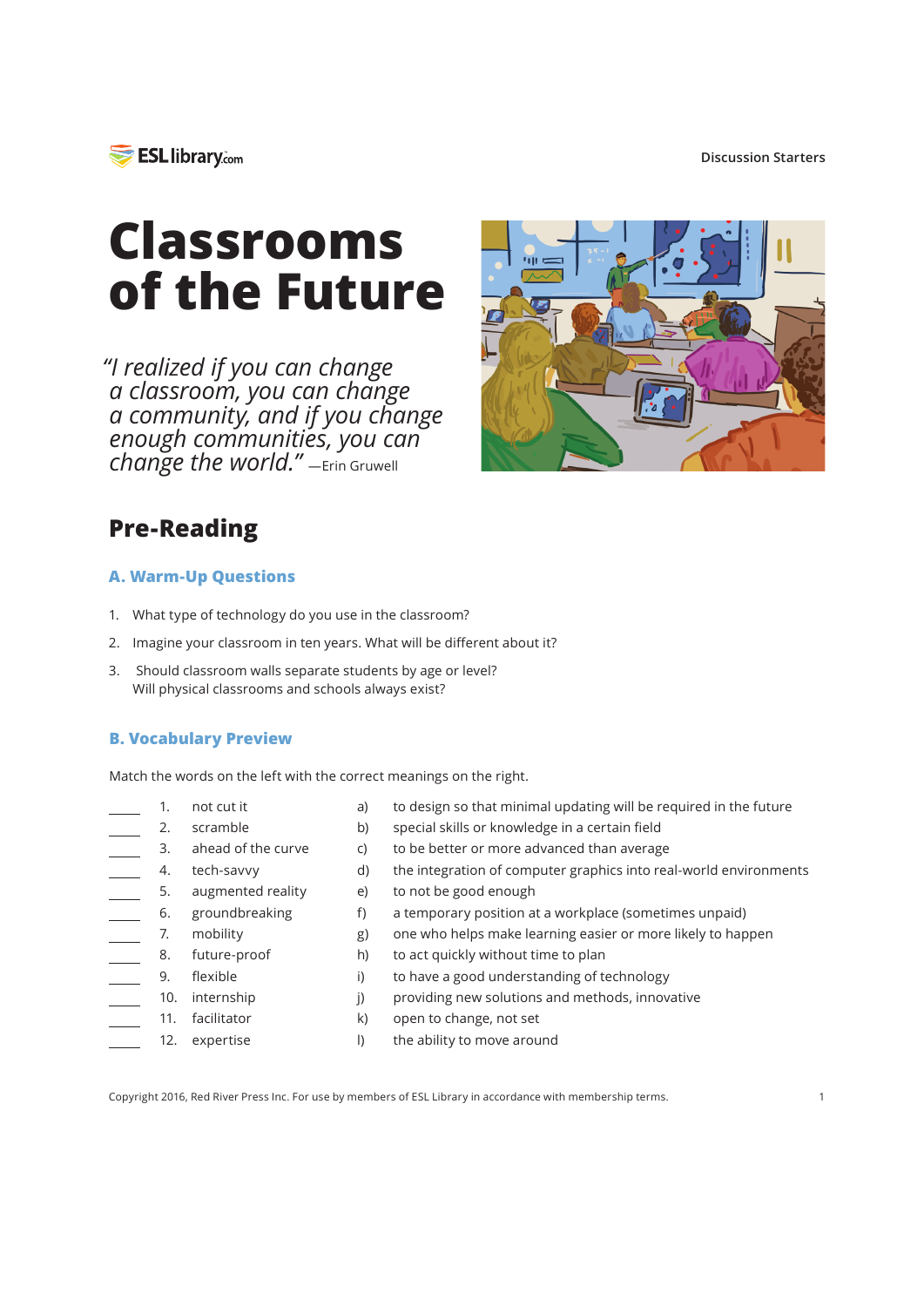

## **Classrooms of the Future**

**Discussion Starters**

## **Vocabulary Review**

## **A. Word Recognition**

Which word from page 1 do you think of when you read each sentence? More than one option may be possible. Use the word form hint to find the correct word.

|                | Sentence                                                                                                                                | Word | <b>Word Form</b> |
|----------------|-----------------------------------------------------------------------------------------------------------------------------------------|------|------------------|
| 1              | Our teachers do not lecture at the front<br>of the room. They walk around the room<br>and help learners achieve their goals.            |      | noun             |
| $\overline{2}$ | They need to design classrooms that<br>will still work ten years from now.                                                              |      | verb             |
| 3              | Our tables are on wheels, so we can<br>easily move them out of the classroom.<br>We need lots of space to move around.                  |      | noun             |
| 4              | She'll be spending Mondays and<br>Wednesdays in a real newsroom.                                                                        |      | noun             |
| 5              | Each student brings a different speciality<br>to the group. One is good at drawing or<br>writing, while another is good at programming. |      | noun             |
| 6              | Providing Internet access isn't good enough.<br>We also need 25 laptops with a Wi-Fi connection.                                        |      | verb             |
| 7              | You have a 3-D printer in the classroom?<br>I hope you also have a teacher who knows how to use it.                                     |      | noun             |
| 8              | Now that we have a robot to call on, we don't have to<br>run around searching for a substitute when we get sick.                        |      | verb             |

Copyright 2016, Red River Press Inc. For use by members of ESL Library in accordance with membership terms. 3